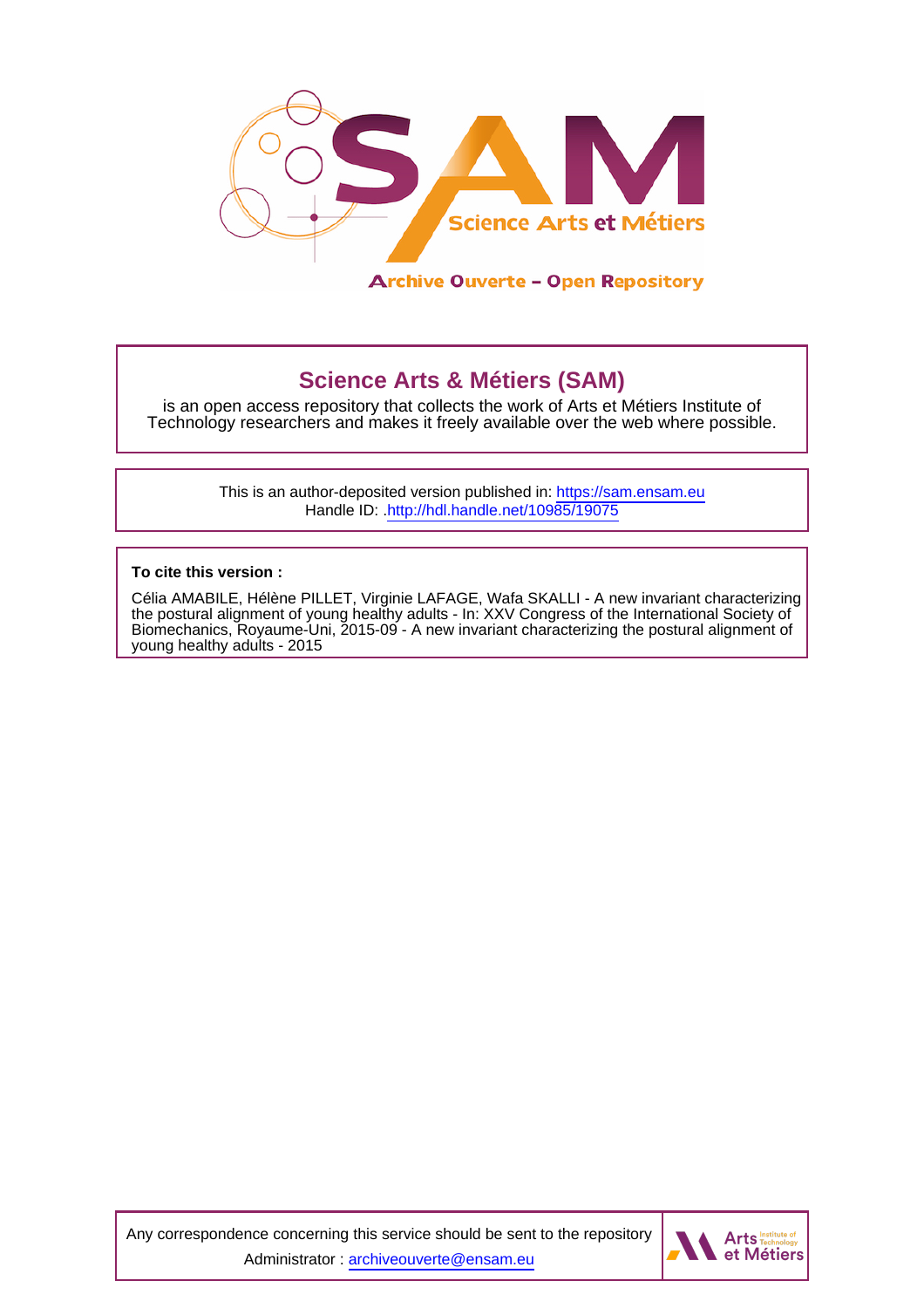## A NEW INVARIANT PARAMETER CHARACTERIZINGTHE POSTURAL ALIGNMENT OF YOUNG HEALTHY

ADULTS Celia Amabile 1 2:Helene Pillet 1virginie Lafage 2wafa Skalli 1

1LBM/lnstitut de Biomécanique Humaine Georges Charpak, Arts et Métiers ParisTech, Paris, France, 2oepartment of Orthopaedics Surgery, NYU Hospital for Joint Oiseases, New York City, United States

Introduction and Objectives: Postural troubles can have negative impact on skeleton disorders for aging adults. The first step in understanding these aging postural troubles is to observe and quantify the erected posture of young healthy adults' skeletons from radiographies. However, previous studies in the literature focused on the alignment of the spine and pelvis segments [1], rarely including the head neither the lower limbs. Our study aims to describe the postural alignment of young asymptomatic subjects from head to feet from bi-planar standing radiographies.

Methods: 69 asymptomatic subjects were included in the study: mean age 26.3years old (SO: 4.7). 30 reconstructions of the head, spine, pelvis and lower limbs segments' skeleton were performed from bi-planar radiographies (EOS lmaging, Paris, France) using well documented models (2-4] (Figure). ln addition, two stereo-corresponding points localizing the acoustic meati were digitized to compute their center (CAM) [5]. Full description of the postural alignment of the volunteers was made by evaluation of parameters in 30 in the anatomo-gravital frame (frontal plane is the vertical plane going through bath acetabulum centers, and transversal and sagittal planes are orthogonal to the patient frontal plane). The origin of the frame is the middle of the centers of each acetabulum (HA). Firstly, reference values for each parameter studied were computed. Secondly, relationships between these parameters were investigated.

Results: Values found for spinal curvatures, pelvic parameters and lower limbs geometrical parameters (Table} were similar to those reported in the literature (1,4,5]. Inclinations of different lineswere investigated to characterize the erected posture. The closest line to the vertical passed through thefollowing points:CAM, the most superior pointofdentiform apophyse of C2 (OO), the centers of C3 to L5 vertebrai bodies, and the center of the sacral plate (S1). lts inclinationwas in average of 3.1° (SO: 1.9°). The linejoining either CAM or OO to HA are the less variable between subjects with an angle (SD) respectively of 2.9° (1.7°) and 2.9° (1.6°) with the vertical. It would be interesting to record those two inclinations for comparison with aging and pathological populations, as the head, characterized by the segment OOto CAM, might be the last one to be adjusted in compensatory mechanism to keep the head upon the pelvis. The line CAM-HAhas been reported to be a good indicatorto identify postural trouble (5]. Offsets from HAof both knee's center and ankles' center were in average less than 6cm (S0<2cm) ahead of HA and at less than 1cm (S0<12mm) of HA in the medio-lateral direction. This can be an estimate ofthe alignment of the lower limbs with the upper body.Whilewell-known correlations were found between spinal curvatures and pelvic parameters: <code>L1S1</code> lordosis with sacral slope  $(\mathsf{R}^2\text{=}0.87)$  and with pelvic incidence (R<sup>2</sup>=0.62); pelvic incidence with sacral slope (R<sup>2</sup>=0.73}, no other correlations were found with the lower limbs' parameters, confirming the pelvis as an independent link between the spine and the lower limbs for this population of young adults.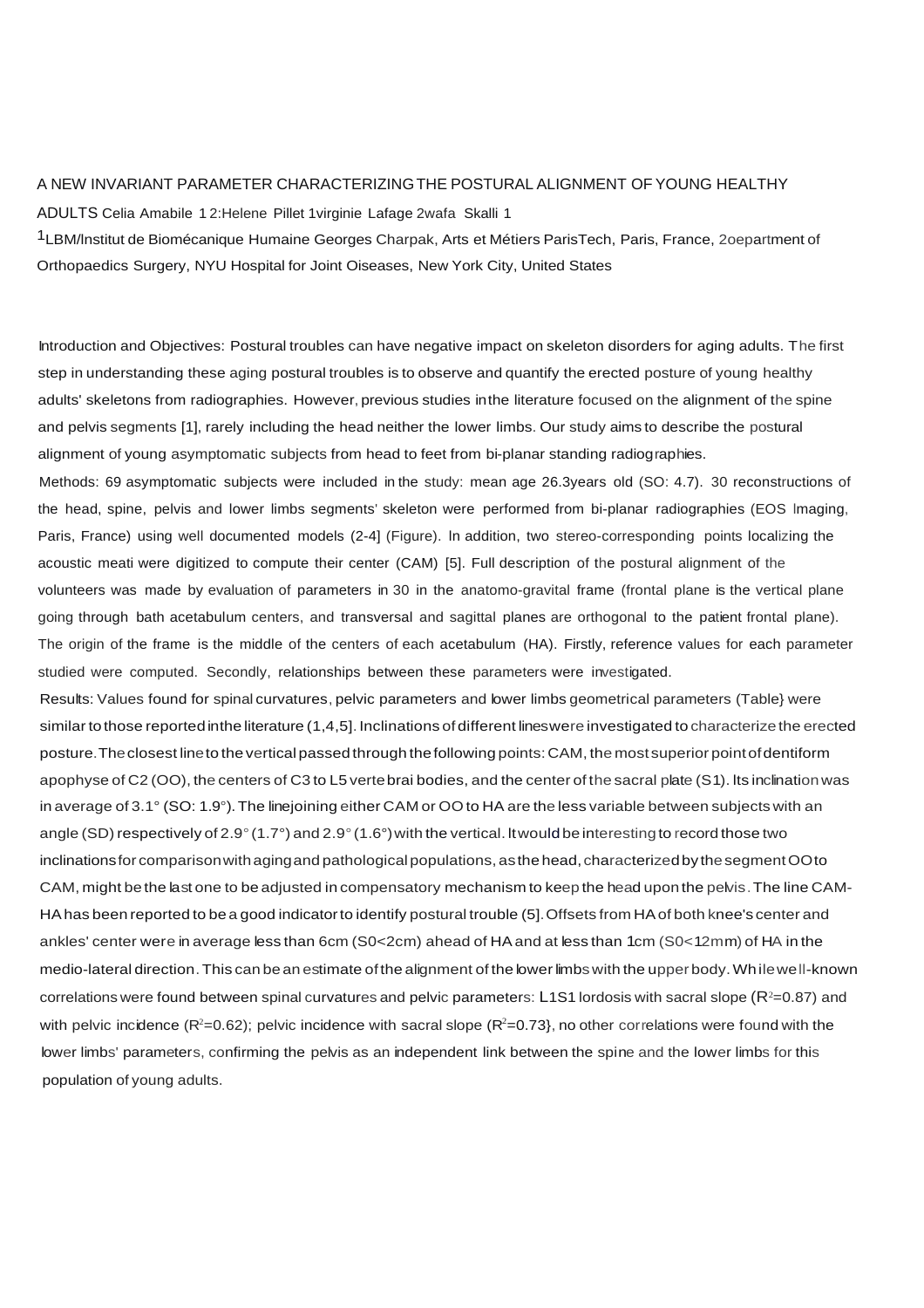## **Figure:**



**Caption:** Bi-planar radiographies with 30 model: identification of CAM, OO, **T1,** T9, 81, HA, K (middle of both knees points) and A (middle of both ankles).

**Conclusion:** A description of the postural alignment in 30, of the geometry of the spine, pelvis and lower limbs, in sagittal and frontal planes of the young healthy adult has been reported. Head upon the pelvis was an invariant. As expected, the spine is overall almost vertical (lncl close to 0°). This study would serve as a basis for future comparisons when investigating aging populations.

## **Table:**

| Ferguson C3-C/ Lordosis(                                                                                                                          | 9(4)         |           |
|---------------------------------------------------------------------------------------------------------------------------------------------------|--------------|-----------|
| Ferguson T1-T12 Kyphosis(°                                                                                                                        | 27(7)        |           |
| Ferguson $L$ 1-81 Lordosis $\binom{0}{2}$                                                                                                         | 30(8)        |           |
| Pelvic Incidence $\binom{0}{3}$                                                                                                                   | 51(9)        |           |
| Sacral Slope(°                                                                                                                                    | 41(9)        |           |
| Pelvic Tilt( $\int_{0}^{\infty}$                                                                                                                  | 11(6)        |           |
| Overhang of S1(mm)                                                                                                                                | $-20(10)$    |           |
| Femoraltorsion(                                                                                                                                   | R: 13(10)    | L: 14(11) |
| Tibial torsion(°                                                                                                                                  | R: 37(6)     | L:36(7)   |
| Femoro-tibial Rotation(°                                                                                                                          | R: 6(4)      | L: 7(6)   |
| Femoral Neck Shaft Angle(°                                                                                                                        | R: 128(4)    | L: 128(4) |
| Angle with the vertical of the line that best fits in the least square sense: CAM, OO, all the<br>vertebrai body' centers from C3 to L5, and S1(° | 3(2.0)       |           |
|                                                                                                                                                   | 3(1.5)       |           |
| Angle with the vertical of the line that connects CAM to $HA^{\circ}$<br>Angle with the vertical of the line that connects OO to $HA(^\circ)$     | 3(1.5)       |           |
|                                                                                                                                                   | $X: -44(18)$ | Y: 0(7)   |
| Distance between K and HA(mm)                                                                                                                     | $X: -54(13)$ | Y: 1(12)  |